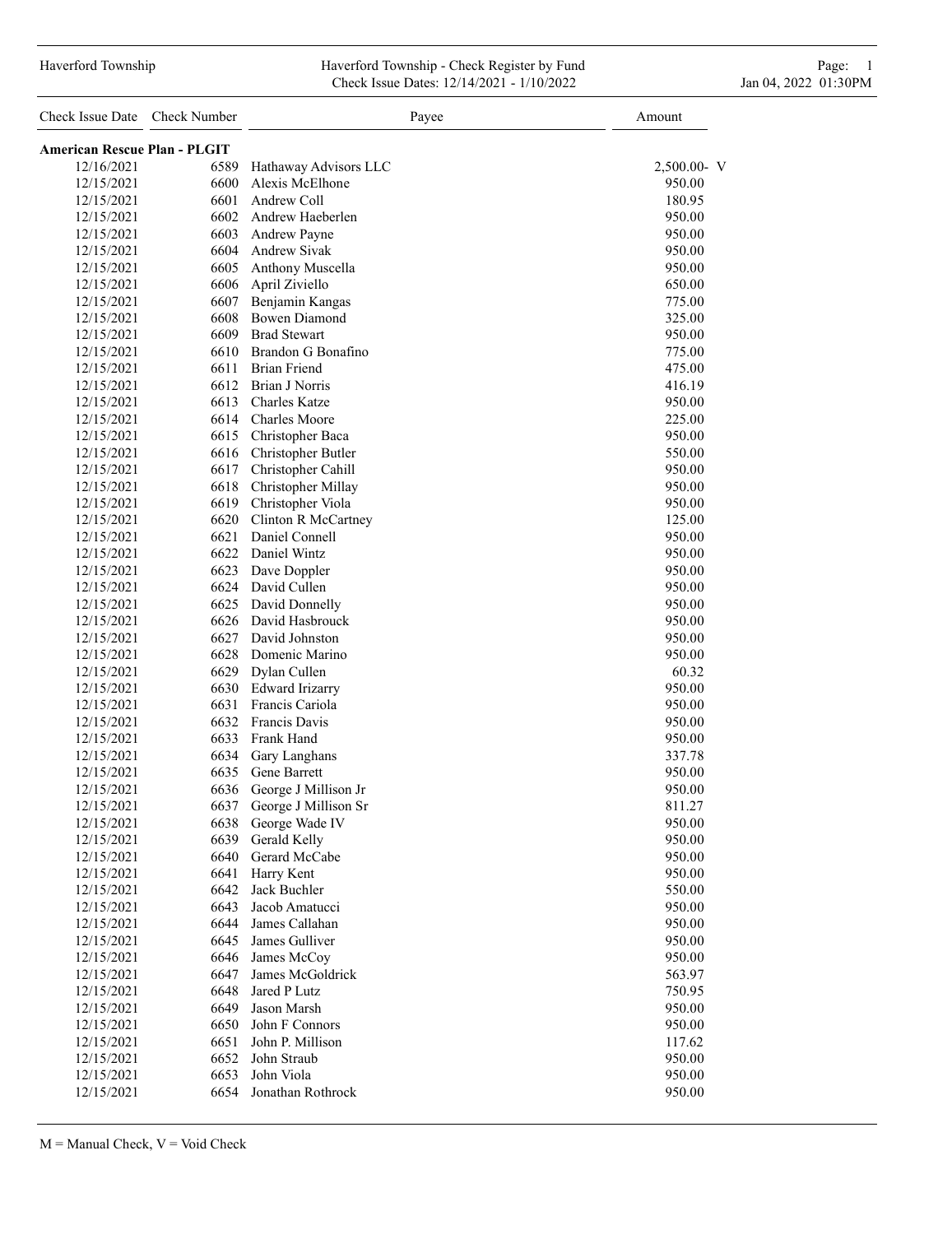## Haverford Township **Haverford Township - Check Register by Fund** Page: 2 Check Issue Dates: 12/14/2021 - 1/10/2022 Jan 04, 2022 01:30PM

| Check Issue Date         | Check Number | Payee                              | Amount |
|--------------------------|--------------|------------------------------------|--------|
| 12/15/2021               | 6655         | Jordan Koch                        | 950.00 |
| 12/15/2021               | 6656         | Joseph A O'Leary                   | 702.70 |
| 12/15/2021               | 6657         | Joseph Celia                       | 950.00 |
| 12/15/2021               | 6658         | Joseph Chester                     | 950.00 |
| 12/15/2021               | 6659         | Joseph F McCarthy Jr               | 950.00 |
| 12/15/2021               | 6660         | Joseph Houston                     | 512.70 |
| 12/15/2021               | 6661         | Joseph Klodarska                   | 950.00 |
| 12/15/2021               | 6662         | Joseph Landy                       | 950.00 |
| 12/15/2021               | 6663         | Joseph Parks                       | 950.00 |
| 12/15/2021               | 6664         | Joseph W Coffey                    | 950.00 |
| 12/15/2021               | 6665         | Kenneth Hamilton                   | 950.00 |
| 12/15/2021               | 6666         | Kenneth Kelly Jr                   | 950.00 |
| 12/15/2021               | 6667         | Kevin Coyle                        | 950.00 |
| 12/15/2021               | 6668         | Kevin Kramer                       | 950.00 |
| 12/15/2021               | 6669         | Kevin Smith Jr                     | 950.00 |
| 12/15/2021               | 6670         | Kevin Smith Sr                     | 950.00 |
| 12/15/2021               | 6671         | Kevin Wilson                       | 950.00 |
| 12/15/2021               | 6672         | Kieran Connelly                    | 950.00 |
| 12/15/2021               |              | 6673 Kurt L Nyhart                 | 950.00 |
| 12/15/2021               | 6674         | Kyle Hand                          | 950.00 |
| 12/15/2021               | 6675         | Lawrence Howard                    | 950.00 |
| 12/15/2021               | 6676         | Lindsay Baker                      | 950.00 |
| 12/15/2021               | 6677         | Louis Bradfield                    | 950.00 |
| 12/15/2021               | 6678         | Louis Lattanzio Jr                 | 950.00 |
| 12/15/2021               | 6679         | Louis Martinelli                   | 950.00 |
| 12/15/2021               | 6680         | Marc Baron                         | 700.00 |
| 12/15/2021               | 6681         | Mark Amorim                        | 950.00 |
| 12/15/2021               | 6682         | Mark Buehler                       | 550.00 |
| 12/15/2021               | 6683         | Mark Christake                     | 950.00 |
| 12/15/2021               | 6684         | Mark Kevin Gavigan                 | 950.00 |
| 12/15/2021               | 6685         | Mark Stanford                      | 950.00 |
| 12/15/2021               | 6686         | Mark Sweeney                       | 950.00 |
| 12/15/2021               | 6687         | Mary Anne Maguire                  | 950.00 |
| 12/15/2021               | 6688         | Matthew Hand                       | 950.00 |
| 12/15/2021               | 6689         | Michael C Norman                   | 950.00 |
| 12/15/2021               | 6690         | Michael E Norman                   | 950.00 |
| 12/15/2021               | 6691         | Michael Hand                       | 950.00 |
| 12/15/2021               | 6692         | Michael Henderson Jr               | 615.24 |
| 12/15/2021               | 6693         | Michael Maratea                    | 950.00 |
| 12/15/2021               | 6694         | Michael Talag                      | 950.00 |
| 12/15/2021               | 6695         | Michael Wilson                     | 950.00 |
| 12/15/2021               | 6696         | Michael Young                      | 775.00 |
| 12/15/2021               | 6697         | Nathan Buonviri                    | 950.00 |
|                          | 6698         | Nicholas Hand                      |        |
| 12/15/2021               |              |                                    | 950.00 |
| 12/15/2021               | 6699         | Nick Stanziani<br>Niklaas R Fowler | 500.00 |
| 12/15/2021<br>12/15/2021 | 6700<br>6701 | Norman Williams                    | 950.00 |
|                          | 6702         | Patrick J McSharar                 | 950.00 |
| 12/15/2021               |              |                                    | 525.00 |
| 12/15/2021               | 6703         | Patrick McGovern                   | 950.00 |
| 12/15/2021               | 6704         | Paul Barch                         | 950.00 |
| 12/15/2021               | 6705         | Paul J DeSantis                    | 950.00 |
| 12/15/2021               | 6706         | Randy Berman                       | 950.00 |
| 12/15/2021               | 6707         | Raymond Keller                     | 950.00 |
| 12/15/2021               | 6708         | Richard Temple                     | 950.00 |
| 12/15/2021               | 6709         | Robert Cassano                     | 950.00 |
| 12/15/2021               | 6710         | Robert Fowler III                  | 120.63 |
| 12/15/2021               | 6711         | Robert Fowler Jr                   | 950.00 |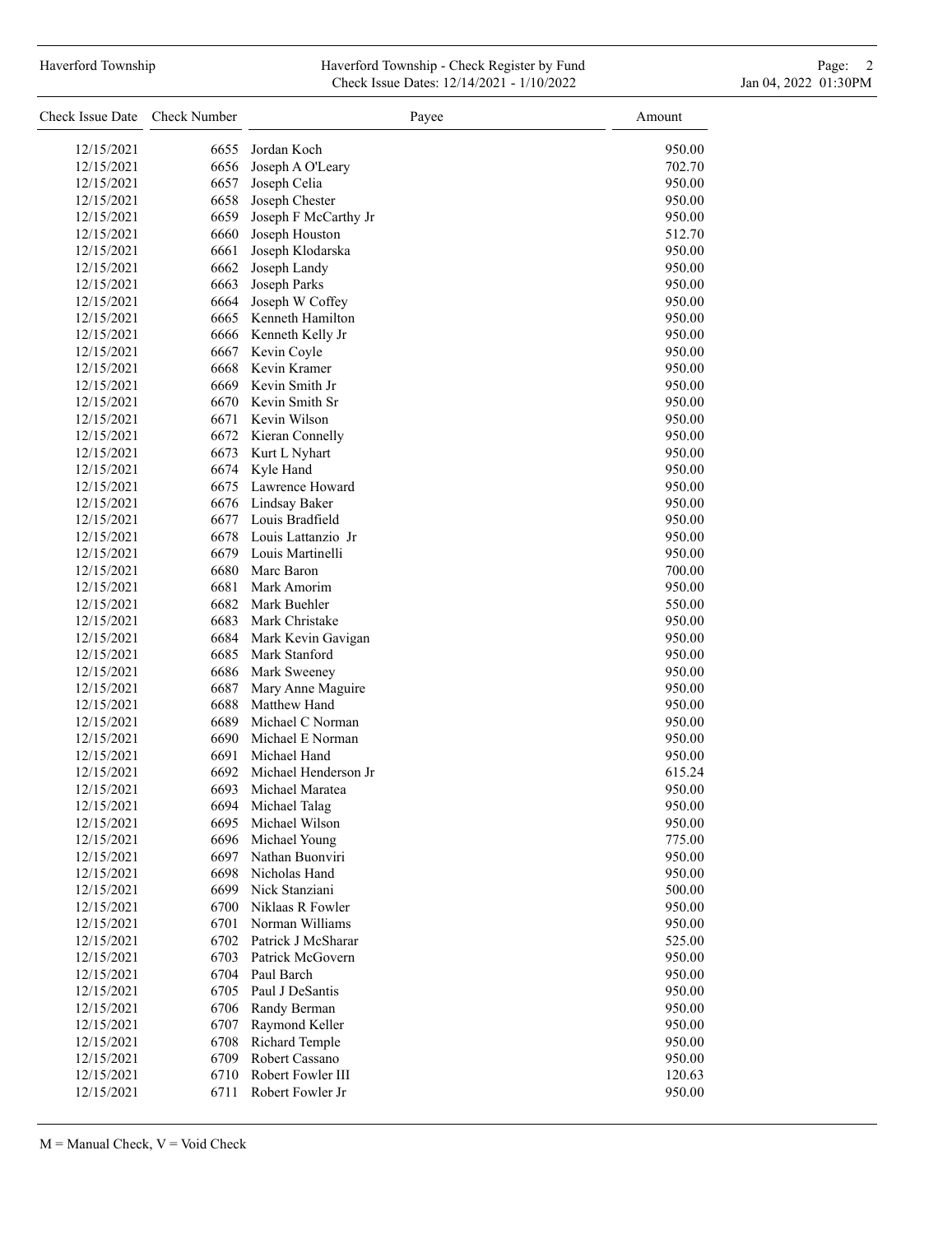# Haverford Township **Haverford Township - Check Register by Fund** Page: 3 and Page: 3 and Page: 3 and Page: 3 and Page: 3 and Page: 3 and Page: 3 and Page: 3 and Page: 3 and Page: 3 and Page: 3 and Page: 3 and Page: 3 and P Check Issue Dates: 12/14/2021 - 1/10/2022 Jan 04, 2022 01:30PM

| Check Issue Date | Check Number | Payee                            | Amount   |
|------------------|--------------|----------------------------------|----------|
| 12/15/2021       | 6712         | <b>Robert Mapes</b>              | 450.00   |
| 12/15/2021       | 6713         | Robert McGoldrick                | 950.00   |
| 12/15/2021       | 6714         | Robert Meyers                    | 950.00   |
| 12/15/2021       | 6715         | Robert Sandy                     | 950.00   |
| 12/15/2021       | 6716         | Robert V McElwee Jr              | 654.44   |
| 12/15/2021       | 6717         | Ron Hurlock                      | 950.00   |
| 12/15/2021       | 6718         | Ryan Christiano                  | 950.00   |
| 12/15/2021       | 6719         | Ryan Sweeney                     | 950.00   |
| 12/15/2021       | 6720         | Sean Boyer                       | 450.00   |
| 12/15/2021       | 6721         | Severino Butera                  | 950.00   |
| 12/15/2021       | 6722         | Sherry Tappan                    | 39.21    |
| 12/15/2021       | 6723         | Stephen C Benecke                | 349.84   |
| 12/15/2021       | 6724         | Stephen F Hand                   | 950.00   |
| 12/15/2021       | 6725         | Stephen O Hand                   | 950.00   |
| 12/15/2021       | 6726         | Stephen Talarico                 | 950.00   |
| 12/15/2021       | 6727         | Stephen Vecchio                  | 950.00   |
| 12/15/2021       | 6728         | <b>Steven Millett</b>            | 950.00   |
| 12/15/2021       | 6729         | <b>Steven Poole</b>              | 950.00   |
| 12/15/2021       | 6730         | Thomas Boran III                 | 950.00   |
| 12/15/2021       | 6731         | Thomas Boran IV                  | 950.00   |
| 12/15/2021       | 6732         | Thomas McDonald JR               | 950.00   |
| 12/15/2021       | 6733         | Thomas McDonald SR               | 950.00   |
| 12/15/2021       | 6734         | Thomas Straub                    | 950.00   |
| 12/15/2021       | 6735         | <b>Timothy Baca</b>              | 950.00   |
| 12/15/2021       | 6736         | <b>Timothy Barr</b>              | 950.00   |
| 12/15/2021       | 6737         | <b>Timothy Moore</b>             | 950.00   |
| 12/15/2021       | 6738         | <b>Timothy Regan</b>             | 950.00   |
| 12/15/2021       | 6739         | <b>Timothy Sweeney</b>           | 950.00   |
| 12/15/2021       | 6740         | <b>Tyler Hamilton</b>            | 950.00   |
| 12/15/2021       | 6741         | William B Maguire                | 950.00   |
| 12/15/2021       | 6742         | William Baker                    | 473.49   |
| 12/15/2021       | 6743         | William Bochanski                | 400.00   |
| 12/15/2021       | 6744         | William C James                  | 950.00   |
| 12/15/2021       | 6745         | William H Maguire                | 950.00   |
| 12/15/2021       | 6746         | William Hatton Jr.               | 950.00   |
| 12/15/2021       | 6747         | William Hatton Sr                | 950.00   |
| 12/15/2021       | 6748         | William J Murphy                 | 87.46    |
| 12/15/2021       | 6749         | William J Stapelton Sr           | 950.00   |
| 12/15/2021       | 6750         | William J Stapleton Jr           | 950.00   |
| 12/15/2021       | 6751         | William R. Gulliver              | 950.00   |
| 12/15/2021       | 6752         | William Wechsler                 | 950.00   |
| 12/15/2021       | 6753         | Anthony DiTrolio                 | 482.54   |
| 12/15/2021       | 6754         | Margaret Mary Cooper             | 633.33   |
| 12/15/2021       | 6755         | Matthew Bochanski                | 542.86   |
| 12/15/2021       |              | 6756 Melissa Wolfer              | 482.54   |
| 12/16/2021       | 6757         | Christopher Bobbit               | 2,500.00 |
| 12/16/2021       | 6758         | Donnelly Boyce & Associates LLC  | 2,500.00 |
| 12/16/2021       | 6759         | Metro Insurance Services Inc     | 2,500.00 |
| 12/16/2021       | 6760         | PA Center for Employee Ownership | 2,500.00 |
| 12/16/2021       | 6761         | Stella Feinberg                  | 2,500.00 |
| 12/16/2021       | 6762         | Store Room Inc DBA Ivy Inn       | 2,500.00 |
| 12/23/2021       | 6763         | Brenden Guy                      | 2,500.00 |
| 12/23/2021       |              | 6764 Charles C McAveney          | 2,500.00 |
| 12/23/2021       |              | 6765 Robert Edelman Dental Lab   | 2,500.00 |
| 01/10/2022       |              | 6766 Pennoni Associates, Inc     | 6,191.00 |
| 01/10/2022       | 6767         | Spectrum Letterbox               | 285.00   |
|                  |              |                                  |          |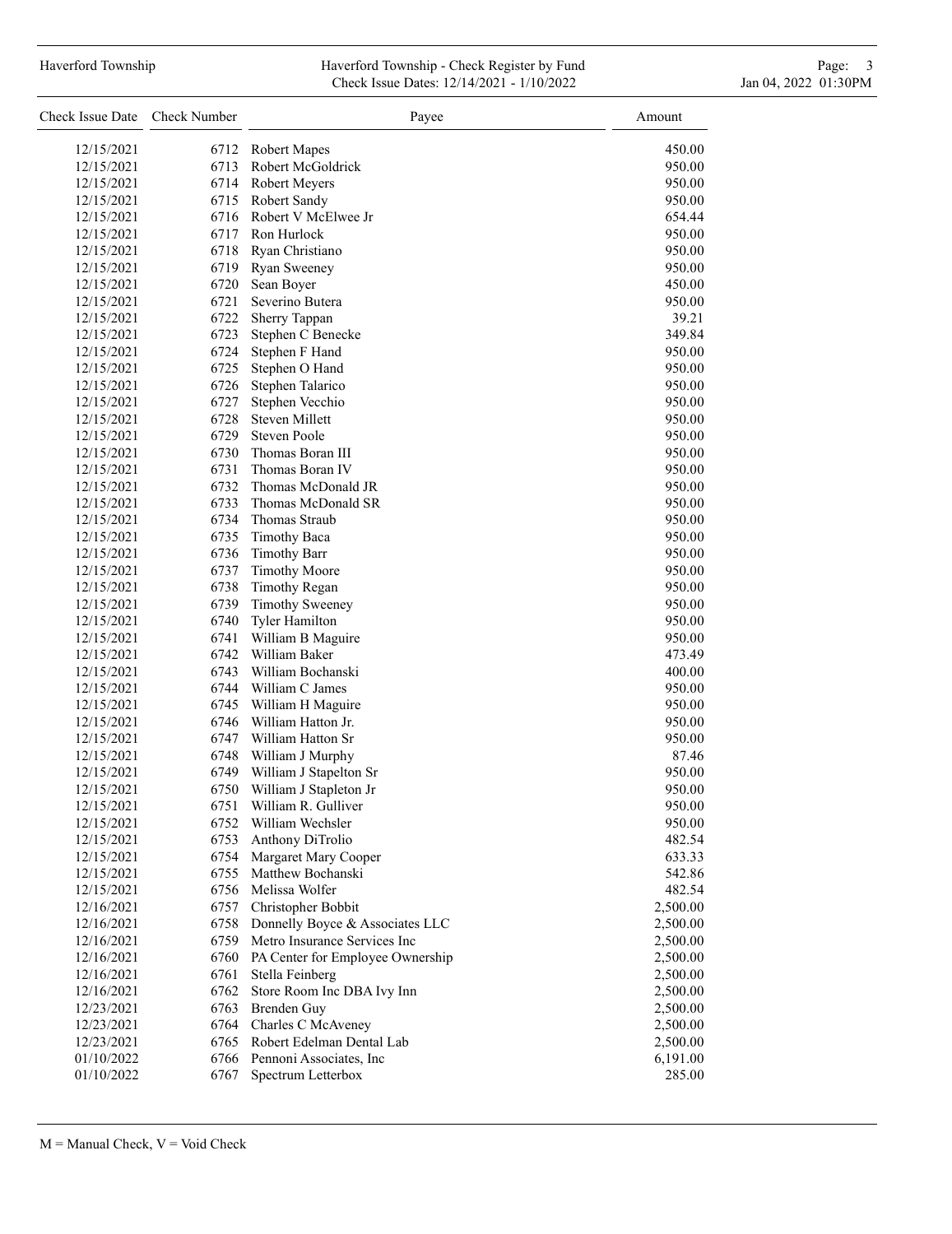#### Haverford Township **Haverford Township - Check Register by Fund** Page: 4 and Page: 4 Check Issue Dates: 12/14/2021 - 1/10/2022 Jan 04, 2022 01:30PM

| Check Issue Date Check Number   |                                  | Payee                                                  | Amount         |
|---------------------------------|----------------------------------|--------------------------------------------------------|----------------|
|                                 | Total AMERICAN RESCUE PLAN FUND: |                                                        | 157,262.03     |
| 2018 GO Bond - PLGIT            |                                  |                                                        |                |
| 01/10/2022                      |                                  | 1105 Elliott-Lewis                                     | 29,900.00<br>M |
| <b>Capital Projects - PLGIT</b> |                                  |                                                        |                |
| 12/14/2021                      |                                  | 1173 First Choice Fire Apparatus LLC Corp              | 50,000.00 M    |
| 01/10/2022                      |                                  | 1174 American Ramp Company                             | 3,135.00 M     |
| 01/10/2022                      |                                  | 1176 McKenney Construction, LLC                        | 10,182.50<br>M |
| 01/10/2022                      |                                  | 1177 Pennoni Associates, Inc.                          | M<br>17,605.80 |
| 01/10/2022                      |                                  | 1178 Performance Sports Turf Management                | M<br>1,600.00  |
| 01/10/2022                      |                                  | 1179 Wise Electrical Contractors LLC                   | 13,000.00<br>M |
| 01/10/2022                      |                                  | 1180 Karins and Associates                             | 550.00 M       |
| <b>Total CAPITAL FUND:</b>      |                                  |                                                        | 125,973.30     |
| <b>CDBG Cash - Operating</b>    |                                  |                                                        |                |
| 01/10/2022                      |                                  | 4597 Anthony J Dunleavy Assoc Inc                      | 27,560.00      |
| 01/10/2022                      |                                  | 4598 Community Action Agency of Del Cty                | 646.97         |
| 01/10/2022                      |                                  | 4599 Pennoni Associates, Inc                           | 7,344.75       |
|                                 | Total CDBG GRANT FUND:           |                                                        |                |
|                                 |                                  |                                                        | 35,551.72      |
| <b>General Operating</b>        |                                  |                                                        |                |
| 12/17/2021                      |                                  | 174752 Marissa Cullen                                  | 26.91- V       |
| 12/14/2021                      |                                  | 175725 Thomas Simpson                                  | $105.00 - V$   |
| 12/14/2021                      |                                  | 176034 Adam Mechanical LLC                             | 254.50         |
| 12/14/2021                      |                                  | 176035 Aqua Pennsylvania                               | 99.28          |
| 12/14/2021                      |                                  | 176036 AT & T Mobility                                 | 4,778.11       |
| 12/14/2021                      |                                  | 176037 Charlotte Martinelli                            | 18.01          |
| 12/14/2021                      |                                  | 176038 Comcast                                         | 294.23         |
| 12/14/2021                      |                                  | 176039 Commonwealth of Pennsylvania                    | 1,800.00       |
| 12/14/2021                      |                                  | 176040 Dan Perri                                       | 244.71         |
| 12/14/2021                      | 176041                           | Delaware County Solid Waste Authority                  | 1,050.00       |
| 12/14/2021                      |                                  | 176042 Delta Dental of PA                              | 23,940.25      |
| 12/14/2021                      |                                  | 176043 Federal Express Corp                            | 48.35          |
| 12/14/2021                      |                                  | 176044 Great American Financial Services               | 110.00         |
| 12/14/2021<br>12/14/2021        |                                  | 176045 Hirschberg Mechanical                           | 364.50<br>7.38 |
|                                 |                                  | 176046 James & Delores McGillian<br>176047 James Jones | 60.41          |
| 12/14/2021<br>12/14/2021        |                                  | 176048 John Viola                                      | 109.10         |
| 12/14/2021                      |                                  | 176049 Lauren Fusaro                                   | 70.00          |
| 12/14/2021                      |                                  | 176050 PAR - Recycle Works                             | 11,765.00      |
| 12/14/2021                      |                                  | 176051 PECO-Payment Processing                         | 678.47         |
| 12/14/2021                      |                                  | 176052 Postmaster                                      | 3,144.98       |
| 12/14/2021                      | 176053                           | ReadyRefresh by Nestle Inc                             | 277.57         |
| 12/14/2021                      | 176054                           | Sandi Kirschner                                        | 35.00          |
| 12/14/2021                      | 176055                           | Scheier Properties LP                                  | 50.26          |
| 12/14/2021                      | 176056                           | Toshiba America Business Solutions                     | 400.64         |
| 12/14/2021                      |                                  | 176057 Volunteer Medical Serv Corps of Narberth        | 7,000.00       |
| 12/21/2021                      |                                  | 176058 Adam Mechanical LLC                             | 444.50         |
| 12/21/2021                      |                                  | 176059 Barnaby's of America Inc                        | 200.00         |
| 12/21/2021                      |                                  | 176060 Brian Cox                                       | 199.62         |
| 12/21/2021                      |                                  | 176061 CIGNA                                           | 2,756.72       |
| 12/21/2021                      |                                  | 176062 Colleen Brown                                   | 42.99          |
| 12/21/2021                      |                                  | 176063 Colonial Village Meat Market                    | 3,525.65       |
| 12/21/2021                      |                                  | 176064 Comcast                                         | 49.79          |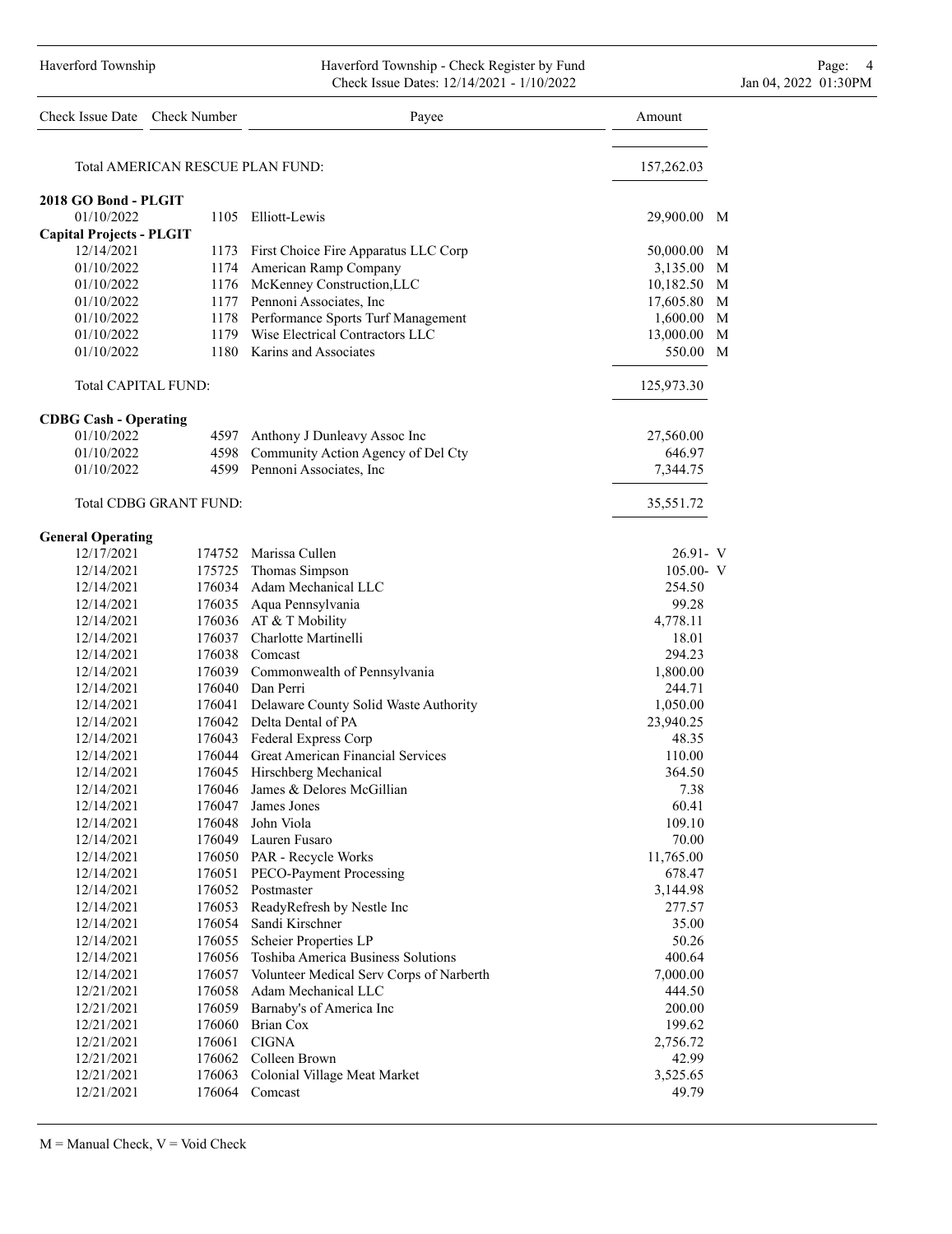#### Haverford Township **Haverford Township - Check Register by Fund** Page: 5 and Page: 5 and Page: 5 and Page: 5 and Page: 5 and Page: 5 and Page: 5 and Page: 5 and Page: 5 and Page: 5 and Page: 5 and Page: 5 and Page: 5 and P Check Issue Dates: 12/14/2021 - 1/10/2022 Jan 04, 2022 01:30PM

| Check Issue Date Check Number |               | Payee                                                              | Amount             |
|-------------------------------|---------------|--------------------------------------------------------------------|--------------------|
| 12/21/2021                    |               | 176065 David Thomson                                               | 59.94              |
| 12/21/2021                    |               | 176066 Federal Express Corp                                        | 99.39              |
| 12/21/2021                    |               | 176067 Independence Blue Cross                                     | 3,279.90           |
| 12/21/2021                    |               | 176068 Independence Blue Cross                                     | 7,264.41           |
| 12/21/2021                    | 176069        | Independence Blue Cross                                            | 1,537.91           |
| 12/21/2021                    |               | 176070 Jesse Hart                                                  | 38.94              |
| 12/21/2021                    |               | 176071 Julien Denny                                                | 243.62             |
| 12/21/2021                    |               | 176072 Llanerch Fire Co                                            | 1,375.00           |
| 12/21/2021                    | 176073 Lowe's |                                                                    | 4,700.90           |
| 12/21/2021                    |               | 176074 Marie McGrath                                               | 167.45             |
| 12/21/2021                    |               | 176075 Marissa Cullen                                              | 26.91              |
| 12/21/2021                    |               | 176076 Matrix Trust Company                                        | 2,280.00           |
| 12/21/2021                    |               | 176077 North American Benefits Company                             | 4,366.55           |
| 12/21/2021                    |               | 176078 Pat Fedeman                                                 | 9.91               |
| 12/21/2021                    |               | 176079 Postmaster                                                  | 6,408.01           |
| 12/21/2021                    |               | 176080 ReadyRefresh by Nestle Inc                                  | 3.98               |
| 12/21/2021                    | 176081        | Thomas Simpson                                                     | 207.85             |
| 12/21/2021                    |               | 176082 Toshiba America Business Solutions                          | 185.48             |
| 12/21/2021                    |               | 176083 Toshiba Financial Services                                  | 1,349.00           |
| 12/21/2021                    |               | 176084 PAR - Recycle Works                                         |                    |
| 12/21/2021                    |               | 176085 Stephen D'Emilio                                            | 4,970.00<br>705.30 |
| 12/28/2021                    |               | 176086 Aqua Pennsylvania                                           |                    |
|                               |               | 176087 Christine DeMitis                                           | 4,394.00           |
| 12/28/2021                    |               |                                                                    | 29.79              |
| 12/28/2021                    |               | 176088 Comcast                                                     | 615.24             |
| 12/28/2021                    |               | 176089 Comcast Business                                            | 1,627.99           |
| 12/28/2021                    |               | 176090 Constellation NewEnergy Gas Division LLC                    | 4,034.20           |
| 12/28/2021                    |               | 176091 Deborah Tori<br>176092 DelCo Public Schools Healthcare Trst | 80.01              |
| 12/28/2021                    |               |                                                                    | 362,686.42         |
| 12/28/2021                    |               | 176093 Eastern Salt Company Inc                                    | 18,835.78          |
| 12/28/2021                    | 176094        | Joleen Nolan                                                       | 31.36              |
| 12/28/2021                    |               | 176095 Julien Denny                                                | 45.15              |
| 12/28/2021                    |               | 176096 Kimberlyne Berthea                                          | 187.50             |
| 12/28/2021                    |               | 176097 PAR - Recycle Works                                         | 3,830.00           |
| 12/28/2021                    |               | 176098 PeopleGuru Inc                                              | 30.00              |
| 12/28/2021                    |               | 176099 Petty Cash - Haverford Township                             | 352.65             |
| 12/28/2021                    |               | 176100 Petty Cash - Haverford Township                             | 900.00             |
| 12/28/2021                    |               | 176101 Robert L Brown III & Charlotte W Brown                      | 590.37             |
| 12/28/2021                    | 176102        | Toshiba Financial Service                                          | 109.00             |
| 12/28/2021                    | 176103        | Verizon                                                            | 56.35              |
| 12/28/2021                    | 176104        | Vision Benefits of America                                         | 916.65             |
| 12/28/2021                    | 176105        | William Doherty & Marie McKenna                                    | 2,479.21           |
| 01/04/2022                    | 176106        | Aqua Pennsylvania                                                  | 803.45             |
| 01/04/2022                    | 176107        | AT & T Mobility                                                    | 6,096.90           |
| 01/04/2022                    | 176108        | AT & T Mobility                                                    | 68.91              |
| 01/04/2022                    | 176109        | Comcast                                                            | 1,146.76           |
| 01/04/2022                    | 176110        | Joseph Hagan                                                       | 56.64              |
| 01/04/2022                    | 176111        | Kaiserman JCC Corp                                                 | 3,975.00           |
| 01/04/2022                    | 176112        | PA DEP                                                             | 50.00              |
| 01/04/2022                    | 176113        | PA DEP                                                             | 50.00              |
| 01/04/2022                    | 176114        | PAR - Recycle Works                                                | 545.00             |
| 01/04/2022                    | 176115        | Postmaster                                                         | 449.67             |
| 01/04/2022                    | 176116        | Postmaster                                                         | 433.37             |
| 01/04/2022                    | 176117        | Pure Hockey                                                        | 2,500.00           |
| 01/04/2022                    | 176118        | The Philadelphia Inquirer, LLC                                     | 108.00             |
| 01/10/2022                    | 176119        | 21st Century Media-Philly Cluster                                  | 1,368.43           |
| 01/10/2022                    | 176120        | 911 Safety Equipment LLC                                           | 297.00             |
| 01/10/2022                    | 176121        | Adam Stuck                                                         | 82.50              |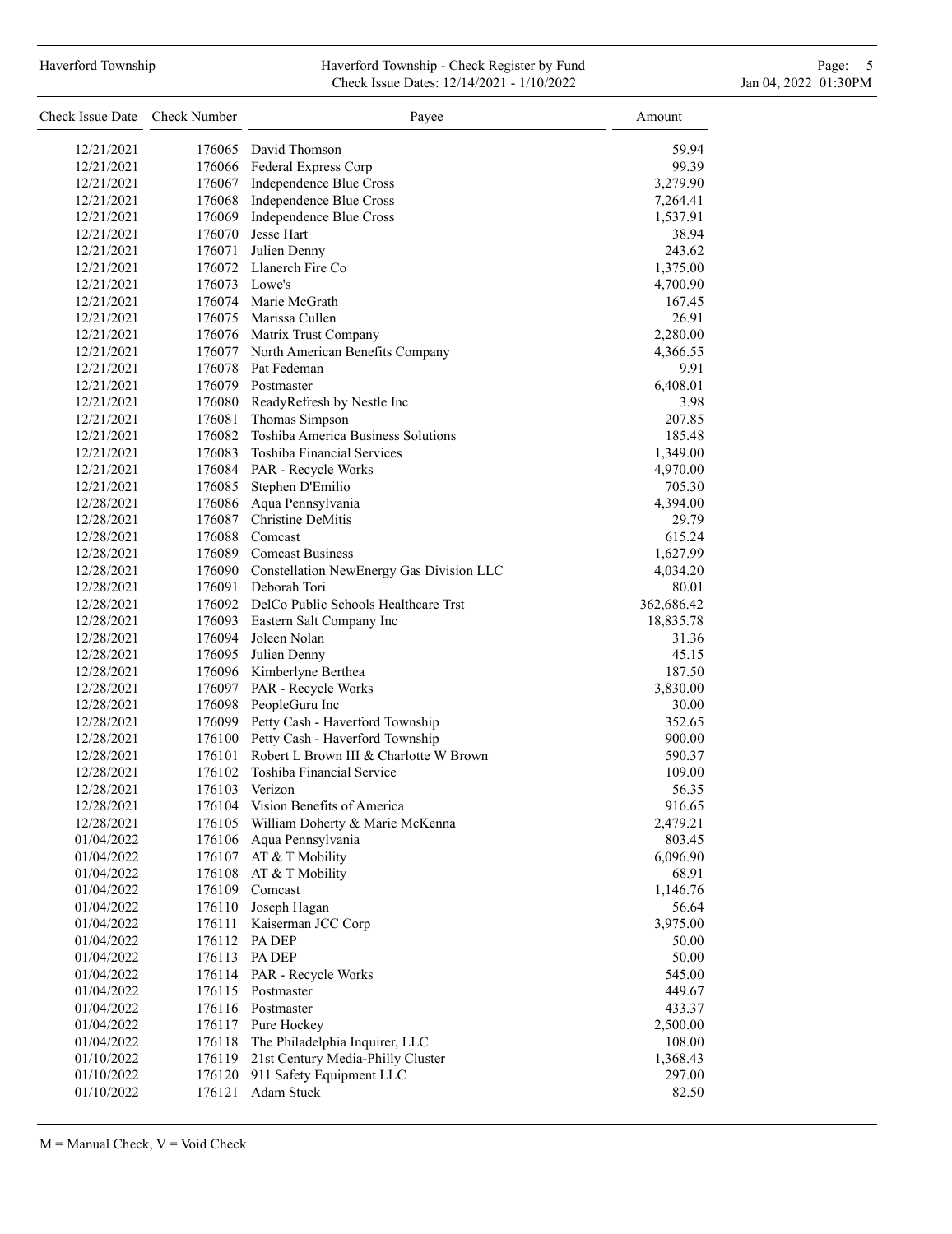## Haverford Township **Haverford Township - Check Register by Fund** Page: 6 Australian Page: 6 Australian Page: 6 Au Check Issue Dates: 12/14/2021 - 1/10/2022 Jan 04, 2022 01:30PM

| Check Issue Date Check Number |             | Payee                                        | Amount             |
|-------------------------------|-------------|----------------------------------------------|--------------------|
| 01/10/2022                    |             | 176122 Aidan McBrearty                       | 127.50             |
| 01/10/2022                    |             | 176123 A-Jon Construction Inc                | 92.00              |
| 01/10/2022                    |             | 176124 Alexander Colaizzi                    | 42.25              |
| 01/10/2022                    |             | 176125 American Biosoils & Compost LLC       | 19,738.79          |
| 01/10/2022                    |             | 176126 Andrew McGlinley                      | 96.25              |
| 01/10/2022                    |             | 176127 Anthony Lawson                        | 170.50             |
| 01/10/2022                    |             | 176128 Applied Video Technology, Inc         | 3,150.00           |
| 01/10/2022                    |             | 176129 Ardmore Tire Inc                      | 4,896.25           |
| 01/10/2022                    |             | 176130 Arlene M. LaRosa, RPR                 | 2,005.00           |
| 01/10/2022                    |             | 176131 ASHI & 24-7 EMS Remittance            | 82.75              |
| 01/10/2022                    |             | 176132 Berrodin Parts Warehouse              | 738.61             |
| 01/10/2022                    |             | 176133 Beth Ann Rush                         | 740.00             |
| 01/10/2022                    |             | 176134 Bill Miele                            | 128.00             |
| 01/10/2022                    |             | 176135 Bound Tree Medical LLC                | 2,793.61           |
| 01/10/2022                    |             | 176136 Bridgee Bees Floral Creations LLC     | 245.00             |
| 01/10/2022                    |             | 176137 Brook Powell                          | 128.00             |
| 01/10/2022                    |             | 176138 Bruce Lee                             | 330.00             |
| 01/10/2022                    |             | 176139 Bryn Mawr Racing Company              | 403.07             |
| 01/10/2022                    |             | 176140 Cassandra Hawks                       | 100.00             |
| 01/10/2022                    |             | 176141 Catherine M Kelly                     | 1,500.00           |
| 01/10/2022                    |             | 176142 CDW Government Inc                    | 3,856.24           |
| 01/10/2022                    |             | 176143 Cherry Valley Tractor Sales           | 306.24             |
| 01/10/2022                    |             | 176144 Church's Auto Parts                   | 925.02             |
| 01/10/2022                    |             | 176145 CNS Cleaning Co Inc                   | 2,165.00           |
| 01/10/2022                    |             | 176146 Colonial Electric Supply Company Inc  | 1,762.55           |
| 01/10/2022                    |             | 176147 Courtney Tintera                      | 181.50             |
| 01/10/2022                    |             | 176148 D M I Home Supply                     | 415.00             |
| 01/10/2022                    |             | 176149 Deborah Saldana                       | 90.00              |
| 01/10/2022                    |             | 176150 Delaware County Solid Waste Authority | 83,690.32          |
| 01/10/2022                    |             | 176151 Delaware Valley Turf                  | 356.00             |
| 01/10/2022                    |             | 176152 Del-Val International Trucks, Inc     | 2,817.19           |
| 01/10/2022                    |             | 176153 Devo & Associates LLC                 | 460.95             |
| 01/10/2022<br>01/10/2022      |             | 176154 Drugscan, Inc<br>176155 Dustin C Wilf | 1,281.00           |
| 01/10/2022                    |             | 176156 Eagle Wireless Communications         | 100.00<br>1,177.05 |
| 01/10/2022                    |             | 176157 Eastern Salt Company Inc              | 2,968.21           |
| 01/10/2022                    |             | 176158 Elizabeth Luff                        | 140.00             |
| 01/10/2022                    |             | 176159 Elliott-Lewis                         | 3,373.26           |
| 01/10/2022                    | 176160      | Eric Burke                                   | 128.00             |
| 01/10/2022                    |             | 176161 F.O.P. Lodge #37                      | 1,660.00           |
| 01/10/2022                    |             | 176162 Fisher's Ace Hardware                 | 12.98              |
| 01/10/2022                    |             | 176163 Fitness Machine Technicians           | 872.00             |
| 01/10/2022                    |             | 176164 Flag Products Inc                     | 273.00             |
| 01/10/2022                    |             | 176165 Foley Inc                             | 574.43             |
| 01/10/2022                    |             | 176166 Franklin Flooring Inc                 | 8,027.50           |
| 01/10/2022                    | 176167      | Gail Stickney                                | 157.26             |
| 01/10/2022                    |             | 176168 GranTurk Equipment Company Inc        | 1,281.35           |
| 01/10/2022                    | 176169      | Haverford Township Free Library              | 105,107.52         |
| 01/10/2022                    | 176170      | Havis Inc                                    | 39,696.63          |
| 01/10/2022                    | 176171      | Hill Buick GMC                               | 1,255.38           |
| 01/10/2022                    |             | 176172 Hilltop Distributors Co               | 1,499.40           |
| 01/10/2022                    |             | 176173 Holsten Associates PC                 | 105.00             |
| 01/10/2022                    |             | 176174 Hour Glass Cleaners, Inc              | 741.00             |
| 01/10/2022                    | 176175 HPED |                                              | 11,318.85          |
| 01/10/2022                    | 176176      | Hunter Truck Sales Corp                      | 425.49             |
| 01/10/2022                    | 176177      | <b>IACP</b>                                  | 380.00             |
| 01/10/2022                    | 176178      | Imperial Supplies LLC                        | 406.78             |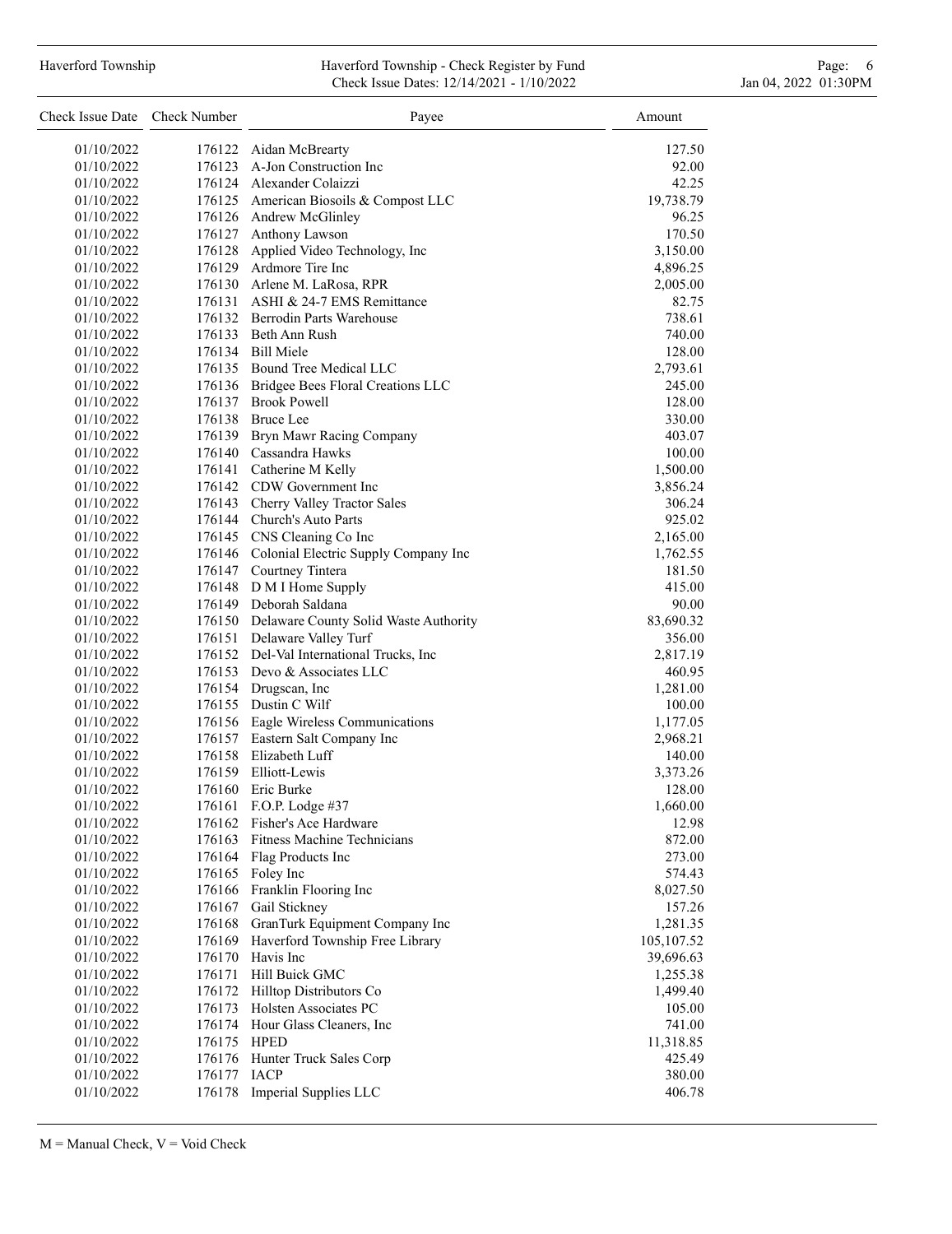## Haverford Township **Haverford Township - Check Register by Fund** Page: 7 Australian Page: 7 Check Issue Dates: 12/14/2021 - 1/10/2022 Jan 04, 2022 01:30PM

| Check Issue Date Check Number |        | Payee                                     | Amount    |
|-------------------------------|--------|-------------------------------------------|-----------|
| 01/10/2022                    |        | 176179 International Code Council Inc     | 145.00    |
| 01/10/2022                    |        | 176180 Interstate Spring & Alignment Inc  | 363.90    |
| 01/10/2022                    | 176181 | J & C Ice Technologies Inc                | 247.83    |
| 01/10/2022                    | 176182 | J & J Concrete & Paving                   | 2,350.00  |
| 01/10/2022                    | 176183 | Jackson McGee                             | 49.50     |
| 01/10/2022                    |        | 176184 Jacob Low Hardware                 | 17.40     |
| 01/10/2022                    |        | 176185 Jake Ritter                        | 384.00    |
| 01/10/2022                    |        | 176186 James Keenan                       | 576.00    |
| 01/10/2022                    |        | 176187 Jared S. Caldwell                  | 384.00    |
| 01/10/2022                    | 176188 | Jeff Cederstrom                           | 256.00    |
| 01/10/2022                    | 176189 | John Hollowell Wert                       | 120.00    |
| 01/10/2022                    |        | 176190 Jonathan D Moyer                   | 64.00     |
| 01/10/2022                    | 176191 | Joseph Ballard                            | 368.00    |
| 01/10/2022                    |        | 176192 Joshua Murphy                      | 296.00    |
| 01/10/2022                    |        | 176193 JPS Equipment Co., Inc             | 5,468.00  |
| 01/10/2022                    |        | 176194 Kaiserman JCC Corp                 | 2,625.00  |
| 01/10/2022                    |        | 176195 Kelly Industrial Supply            | 848.17    |
| 01/10/2022                    |        | 176196 Kevin Shindler                     | 235.00    |
| 01/10/2022                    |        | 176197 Keystone Municipal Services, Inc   | 4,875.00  |
| 01/10/2022                    |        | 176198 Lauren Fusaro                      | 35.00     |
| 01/10/2022                    |        | 176199 Linde Gas & Equipment Inc          | 195.82    |
| 01/10/2022                    |        | 176200 Lisa A Drake                       | 120.00    |
| 01/10/2022                    |        | 176201 LogoWear House Inc                 | 1,365.00  |
| 01/10/2022                    |        | 176202 Luke Watkins                       | 49.50     |
| 01/10/2022                    |        | 176203 Manoa Cleaners, Inc                | 1,608.15  |
| 01/10/2022                    |        | 176204 Mardinly Industrial Power LLC Corp | 2,009.50  |
| 01/10/2022                    |        | 176205 Matthew Conboy                     | 128.00    |
| 01/10/2022                    |        | 176206 Matthew Donnelly                   | 320.00    |
| 01/10/2022                    | 176207 | McLenaghan Wholesale Tires Inc            | 2,968.00  |
| 01/10/2022                    | 176208 | McNichol, Byrne, & Matlawski, PC          | 5,250.00  |
| 01/10/2022                    | 176209 | Michael Anthony Ivey Jr                   | 120.00    |
| 01/10/2022                    |        | 176210 Michael T DePietro                 | 64.00     |
| 01/10/2022                    | 176211 | Mike DePrince                             | 512.00    |
| 01/10/2022                    |        | 176212 MLH Occupational & Travel Health   | 3,280.00  |
| 01/10/2022                    | 176213 | Musi Malone & Daubenberger, LLP           | 24,437.50 |
| 01/10/2022                    |        | 176214 NAPWDA                             | 150.00    |
| 01/10/2022                    | 176215 | Nathan Scott                              | 143.00    |
| 01/10/2022                    |        | 176216 Nichols Plumbing & Heating, Inc    | 1,540.00  |
| 01/10/2022                    | 176217 | Nuss Printing Inc                         | 50.00     |
| 01/10/2022                    |        | 176218 NW 5634 - The Prophet Corporation  | 386.93    |
| 01/10/2022                    | 176219 | Office Basics, Inc.                       | 2,233.87  |
| 01/10/2022                    |        | 176220 Orner's Garden Center              | 80.00     |
| 01/10/2022                    |        | 176221 PA Chiefs of Police Association    | 6,775.00  |
| 01/10/2022                    |        | 176222 PA Police Accreditation Coalition  | 200.00    |
| 01/10/2022                    | 176223 | PA Recreation & Park Society              | 800.00    |
| 01/10/2022                    |        | 176224 Pacifico Marple Ford               | 967.71    |
| 01/10/2022                    | 176225 | Papco, Inc.                               | 13,142.23 |
| 01/10/2022                    | 176226 | Park's Best Car Wash Inc                  | 727.50    |
| 01/10/2022                    | 176227 | Patrick Cloran                            | 264.00    |
| 01/10/2022                    |        | 176228 Pennoni Associates, Inc.           | 9,328.75  |
| 01/10/2022                    |        | 176229 Peter J. Kirlin                    | 64.00     |
| 01/10/2022                    |        | 176230 Peter Leibrandt                    | 66.00     |
| 01/10/2022                    |        | 176231 PetroChoice                        | 1,072.95  |
| 01/10/2022                    |        | 176232 PetSmart #0564                     | 130.97    |
| 01/10/2022                    |        | 176233 PetSmart #1804                     | 358.38    |
| 01/10/2022                    |        | 176234 Pi-Chi Yang                        | 120.00    |
| 01/10/2022                    |        | 176235 Port A Bowl Restroom Co Corp       | 270.00    |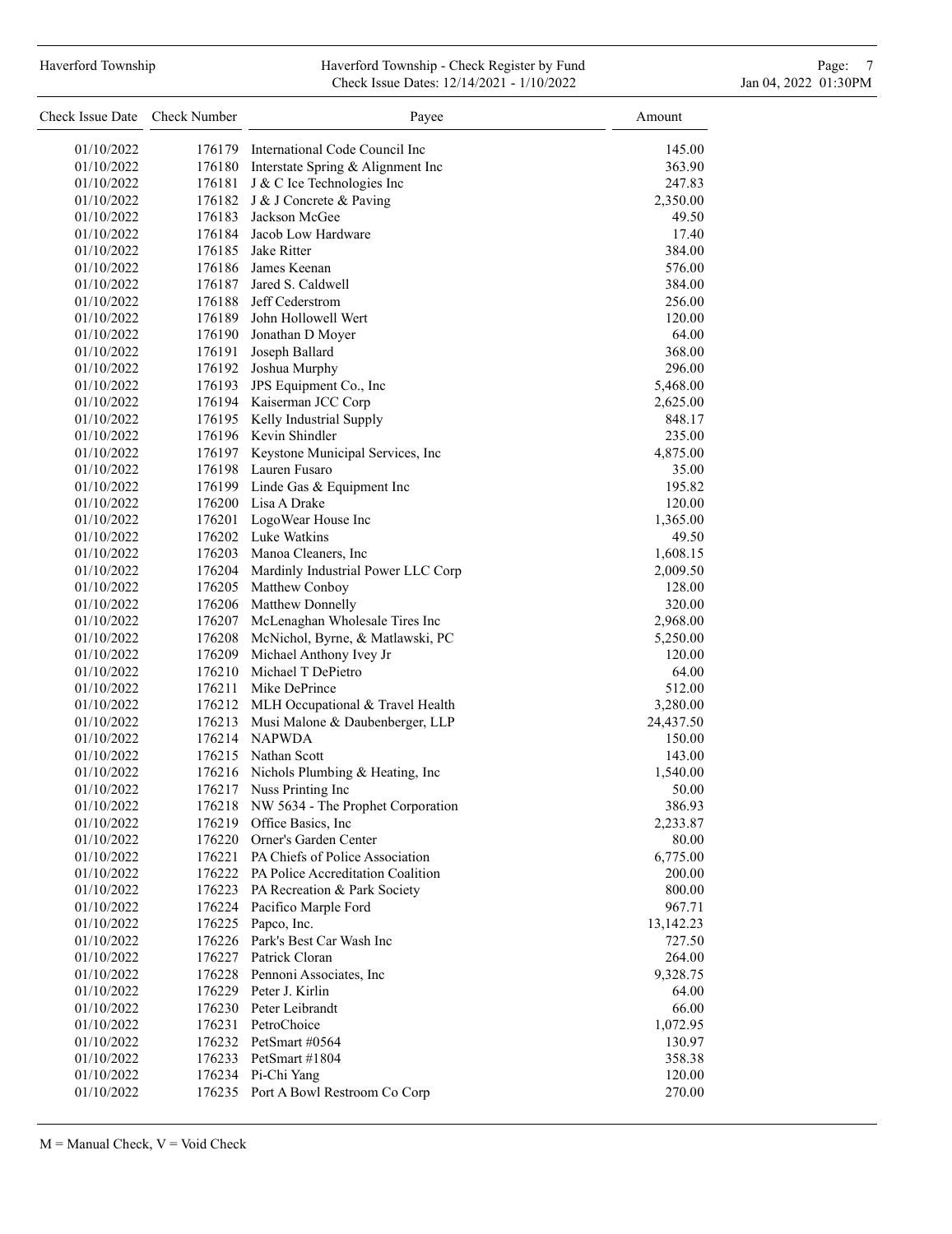#### Haverford Township **Haverford Township - Check Register by Fund** Page: 8 Page: 8 Page: 8 Check Issue Dates: 12/14/2021 - 1/10/2022 Jan 04, 2022 01:30PM

| Check Issue Date Check Number   |                     | Payee                                        | Amount       |  |
|---------------------------------|---------------------|----------------------------------------------|--------------|--|
| 01/10/2022                      |                     | 176236 PPS Print Solutions                   | 9,989.70     |  |
| 01/10/2022                      |                     | 176237 R J Power Equipment Co Inc            | 41.00        |  |
| 01/10/2022                      |                     | 176238 Raymond D Massi                       | 64.00        |  |
| 01/10/2022                      |                     | 176239 Robert Rinaldi                        | 66.00        |  |
| 01/10/2022                      |                     | 176240 Ryan Bates                            | 88.00        |  |
| 01/10/2022                      |                     | 176241 Ryan Buckton                          | 38.50        |  |
| 01/10/2022                      |                     | 176242 Sandi Kirschner                       | 150.00       |  |
| 01/10/2022                      |                     | 176243 Sandy McGuire                         | 140.00       |  |
| 01/10/2022                      |                     | 176244 School District of Haverford Township | 14,134.93    |  |
| 01/10/2022                      |                     | 176245 Sean Devinney                         | 64.00        |  |
| 01/10/2022                      |                     | 176246 Sharon Smith                          | 90.00        |  |
| 01/10/2022                      |                     | 176247 Sherwin-Williams                      | 60.58        |  |
| 01/10/2022                      |                     | 176248 Signal Service, Inc                   | 1,120.88     |  |
| 01/10/2022                      |                     | 176249 Sir Speedy Printing Center #7099      | 1,213.00     |  |
| 01/10/2022                      |                     | 176250 Spectrum Letterbox                    | 8,210.00     |  |
| 01/10/2022                      |                     | 176251 Spike's Trophies Limited              | 293.83       |  |
| 01/10/2022                      |                     | 176252 Stacey Fash                           | 78.75        |  |
| 01/10/2022                      |                     | 176253 State Road Builders Supply Co Inc     | 661.80       |  |
| 01/10/2022                      |                     | 176254 Streamlight                           | 58.66        |  |
| 01/10/2022                      |                     | 176255 Superior Alarm Systems Inc            | 2,065.00     |  |
| 01/10/2022                      |                     | 176256 Suzanne Barr                          | 140.00       |  |
| 01/10/2022                      |                     | 176257 T. Frank McCall's, Inc.               | 1,972.84     |  |
| 01/10/2022                      |                     | 176258 Tactical Wear                         | 2,516.45     |  |
| 01/10/2022                      |                     | 176259 Thomas Carey                          | 120.00       |  |
| 01/10/2022                      |                     | 176260 Thomson Reuters-West                  | 263.96       |  |
| 01/10/2022                      |                     | 176261 Triple R Truck Parts                  | 834.22       |  |
| 01/10/2022                      |                     | 176262 Tri-State Elevator Co Inc             | 297.00       |  |
| 01/10/2022                      |                     | 176263 Tri-State Financial Group LLC         | 9,495.24     |  |
| 01/10/2022                      |                     | 176264 TriTech Software Systems              | 28,389.38    |  |
| 01/10/2022                      |                     | 176265 TruckPro LLC Corp                     | 1,816.30     |  |
| 01/10/2022                      |                     | 176266 Turn-Key Technologies, Incorporated   | 9,374.96     |  |
| 01/10/2022                      |                     | 176267 Turtle & Hughes, Inc                  | 1,103.40     |  |
| 01/10/2022                      |                     | 176268 Tustin Mechanical Services LLC        | 8,040.00     |  |
| 01/10/2022                      |                     | 176269 U S Municipal Inc                     | 330.14       |  |
| 01/10/2022                      |                     | 176270 United Inspection Aqency, Inc         | 275.00       |  |
| 01/10/2022                      | 176271              | Urban Research & Development Corporation     | 2,453.00     |  |
| 01/10/2022                      | 176272              | Weinstein Supply Corp                        | 255.47       |  |
| <b>Investment - PLGIT</b>       |                     |                                              |              |  |
| 12/14/2021                      | 209                 | Express Scripts Inc                          | 841.96 M     |  |
| 12/14/2021                      |                     | 210 Express Scripts Inc                      | 32,781.27 M  |  |
| 12/21/2021                      |                     | 212 Express Scripts Inc                      | 27,379.76 M  |  |
| 12/23/2021                      |                     | 214 Express Scripts Inc                      | 22,150.96 M  |  |
| <b>Police Property Room</b>     |                     |                                              |              |  |
| 12/21/2021                      |                     | 142 Delaware County District Attorney        | 2,281.00 M   |  |
| 12/21/2021                      |                     | 143 Delaware County District Attorney        | 852.00 M     |  |
|                                 | Total GENERAL FUND: |                                              | 1,133,927.04 |  |
| <b>Investment - Sewer PLGIT</b> |                     |                                              |              |  |
| 12/14/2021                      | 211                 | Express Scripts Inc                          | 223.37 M     |  |
| 12/21/2021                      |                     | 213 Express Scripts Inc                      | 36.55 M      |  |
| 12/23/2021                      |                     | 215 Express Scripts Inc                      | 2.47 M       |  |
| <b>Sewer Cash - Operating</b>   |                     |                                              |              |  |
| 12/14/2021                      | 18983               | AT & T Mobility                              | 90.06        |  |
| 12/21/2021                      |                     | 18984 CIGNA                                  | 111.95       |  |
| 12/21/2021                      |                     | 18985 North American Benefits Company        | 64.80        |  |
| 12/28/2021                      |                     | 18986 DelCo Public Schools Healthcare Trst   | 11,324.81    |  |

 $M =$  Manual Check,  $V =$  Void Check